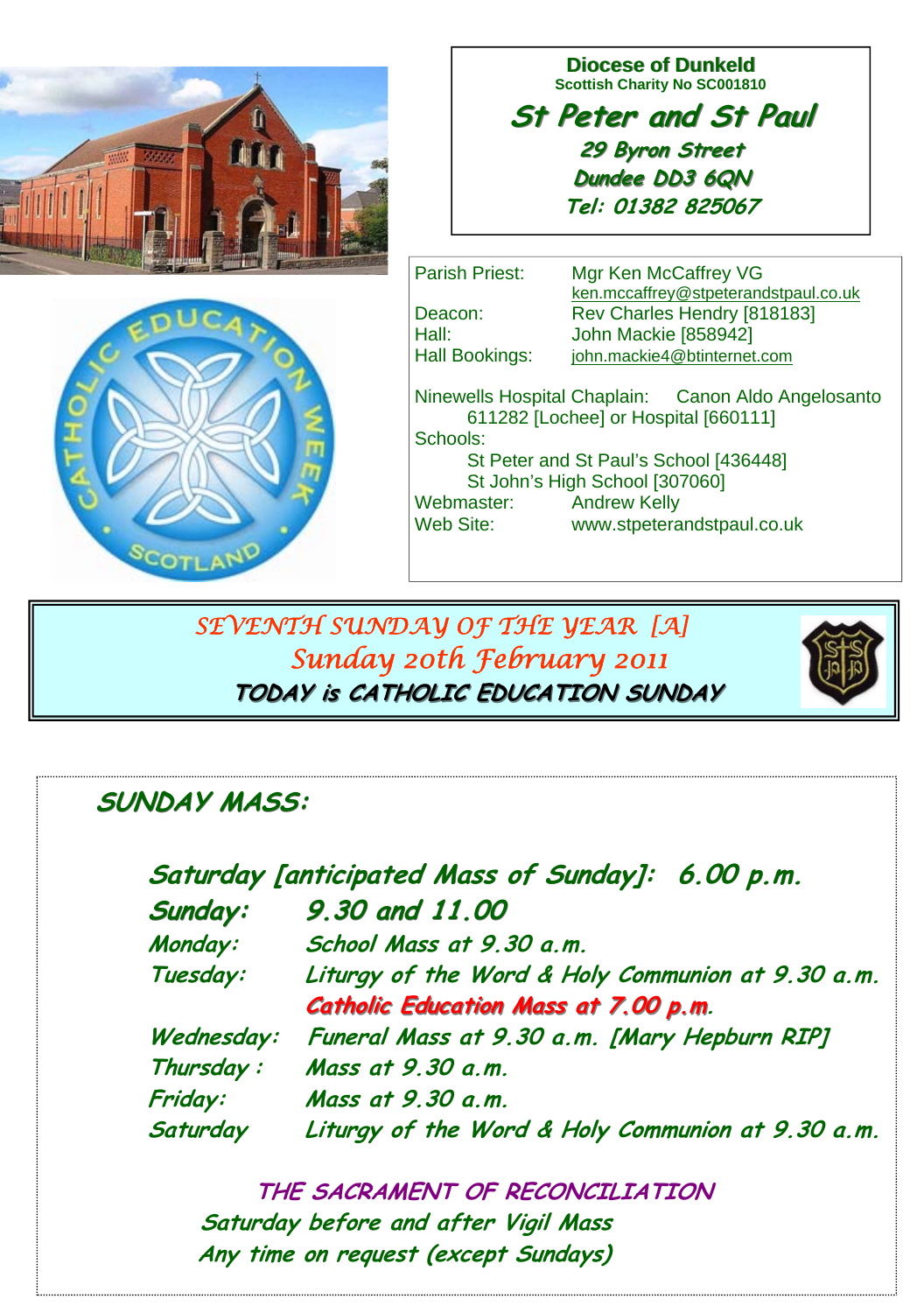*COLLECTIONS* **Sunday 13th February £ 1152.50 (£516.80 was Gift Aid) Many Thanks** 

**SECOND COLLECTION today for the work of SCES and the Catholic Education Commission** 

#### CHILDREN'S LITURGY

Children's Liturgy for children from P1 to P4 at 11 o'clock Mass. l

**If one of your family is in hospital, you should let Canon Aldo know. If someone is sick at home, please let Fr Ken or Deacon Charles know so that Sunday Communion can be arranged**

PLEASE PRAY FOR: **David Low, May Kane & Mary Hepburn, {Funeral on Wednesday at 9.30 a.m.}** recently deceased,

And for **Irene Kiddie, Ruby Low, Edward Berry, Robert Spencer, James Dailly, Margaret Dailly, Evelyn Devlin & John Macgregor** whose anniversaries occur at this time.

Pray also for: **Margaret Hutcheon, Frankie Brown, David Donnett, Jeam McCready, David Miller & Andrea Walker** who are in hospital.

 And all those who are sick or housebound in our parish and receive the Eucharist each Sunday

St Peter And St Paul's are to host the WORLD DAY OF PRAYER on Friday 4th March, at 7.00 p.m. All are welcome.

# EUCHARISTIC ADORATION

Eucharistic Adoration on Wednesdays from after Mass until 3.30 p.m. Please make an effort to come and pray before the Blessed Sacrament

## ST ANDREW'S CATHEDRAL

Please also note that Mass in the Cathedral on Sunday morning will now be at 11.00 a.m., and not at  $11.30$  a.m.

# **SACRAMENTAL DATES FOR 2011 SACRAMENTAL DATES FOR 2011**

Sunday 13 March - Rite of Enrolment at 11.00 a.m. Thursday 24th March - Sacrament of Reconciliation at 2.00 p.m. Thursday 5th May - Confirmation at  $7.00$  p.m. Sunday 12th June - First Communions at 11.00a.m.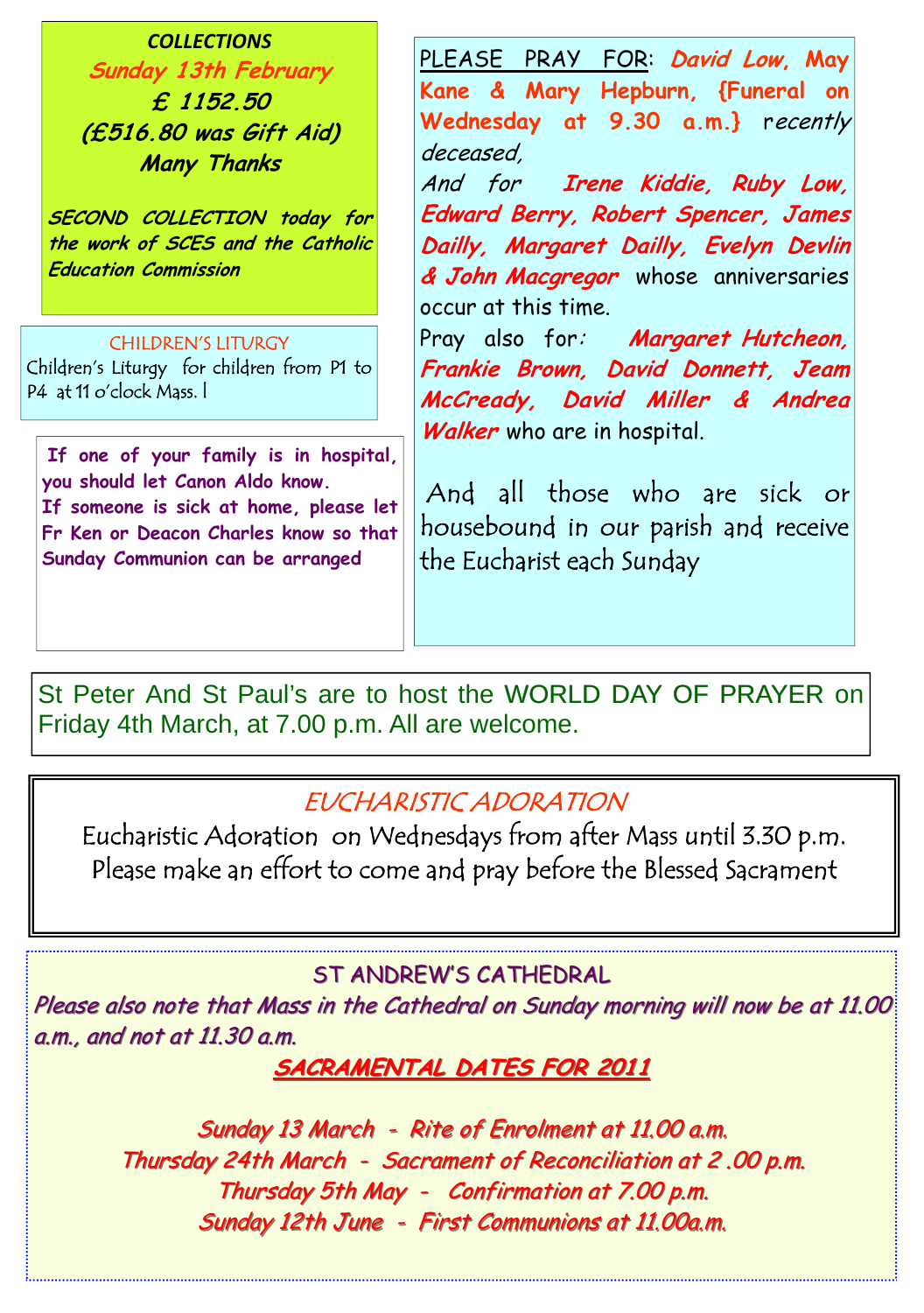## **St Peter and St Paul's Gift Aid – 2011**

**Recently we received from the Inland Revenue a cheque for £2394.50 in respect of offerings made through Gift Aid for our church. This covered the period from January to April 2010 the next claim will be made very soon.** 

**Our Gift Aid scheme will continue as before with the Parish receiving tax back on all monies given to the Church by those who have signed up and are putting their offerings in the envelopes provided. If you have not already signed up for the Gift Aid scheme please consider this it is so easy and brings in much needed revenue for our Church.** 

**The Gift Aid form is simple to complete and all it requires is that you state that you want the Church to be able to claim, from the government, the tax on any donations you ever make. This declaration lasts all your life, although you can cancel it (in writing) at any time if you choose. You will then be given envelopes with a number and not your name, and your donation is recorded each week against that number. There is complete confidentiality and all paperwork for the Gift Aid scheme is kept in a locked cabinet. We must, of course, be able to tell the Inland Revenue each year exactly how much has been given - there can be no doubt about the total. Along with the weekly envelopes we will also include envelopes for Christmas, Easter and Second Collections – it does not matter how little or how large your contribution. It is also possible to make a "one-off" donation – the Church is entitled to claim for all monies given. Please note that there is no demand upon you to give extra – as always, only give what you can afford.** 

**We will receive 28 pence from the government for every £1 you give so a Gift Aid form increases the value of your offering enormously and costs you nothing; If you are a tax payer (and this is not just income tax) will you please consider signing up for this scheme?** 

> **There is no need : to state what you will donate to state how regularly you give to fill in lengthy forms to renew annually**

**And you can opt out at any time you wish.** 

**There will be forms at the back of the Church or for any other information please see Brida or contact her on 01382 826870** 

#### **THE SCOTTISH YOUTH CROSS COMES TO DUNKELD DIOCESE**

**The Scottish Youth Cross comes to the Diocese of Dunkeld on Friday 18th march. You are invited to attend an overnight retreat of prayer and reflection around the Cross on Saturday 19th March from 12.30p.m., in the Pastoral Centre. The retreat will finish with Mass in the Cathedral on Sunday 20th March at 11.00 a.m., when the Cross will be carried into the Cathedral by those young people travelling to World Youth day in Madrid. Details are on the Notice Board in the Church Porch.** 

ROOTS AND SHOOTS

Continues on Mondays in the Parish Centre from 2.00 p.m. All welcome